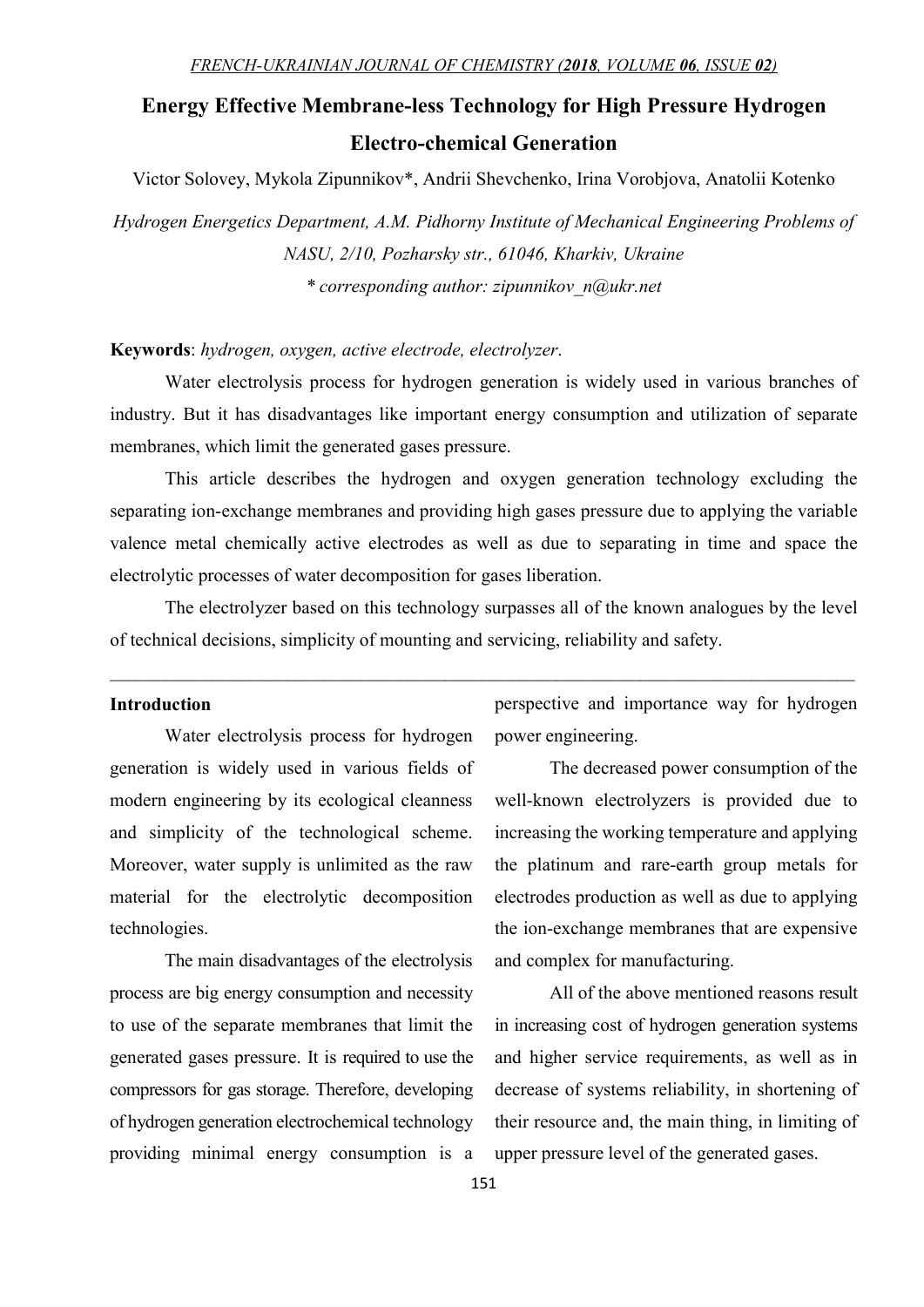Therefore, the great potential for the electrolysis power engineering may be in creation of membrane-less high pressure electrochemical hydrogen  $(H_2)$  and oxygen  $(O_2)$ generation technology that provides the specific energy consumption not more than 3.85-4.0 kW/h [1, 2].

The electrolyzer inmplementing such technology involves the electrolysis unit, gas-fluid flows separation system and the electronic unit intended to manage and control the electrolysis unit operation modes. The electrolysis unit is adapted to consume the "non-conditional" electrical power generated from the renewable power sources (wind, sun etc.) for producing hydrogen, an ecologically clean energy carrier, and oxygen gas.

### Purposes and research tasking

 The purposes of this study are to determine the mode parameters of the active electrode electrochemical reaction mass depending on the amount of the liberated  $H_2$  and О2. It results in finding the technological solution how to reduce the energy intensity of the highpressure  $H_2$  and  $O_2$  generation process and to completely abandon the compressing equipment from the system of gases generation and storage. These purposes can be achieved due to selecting the appropriate electrodes made from not expensive variable valence elements, as well as due to studying the membrane-less electrolysis cell operation when the gas pressure is increased up to 200 atm.

## Experimental Part

### **Methods**

An experimental stand was developped to have the possibility for modeling the processes of  $H_2$  and  $O_2$  generation taking place in the electrochemical cells and to monitor these processes visually (Scheme 1). The method of experimental study of these processes is described in [3].



Scheme 1. The experimental stand with the electrochemical cells. PSU - power supply; ECM - electro contact manometer; LXM-8M chromatograph; BAMM - barometer;

This stand involves the system of  $H_2$  and О2 electrochemical generation, main pipes, separators, container with distilled water, power supply unit, control unit and a system for measuring the flow characteristics of generated gases. The system of  $H_2$  and  $O_2$  electrochemical generation involves two electrochemical cells.

The proposed technology for generating high-pressure  $H_2$  and  $O_2$  consists of two stages that involve periodically alternating oxidizing and reducing reactions with participation of the active mass of the gas-absorbing electrode. The waterdissociation reaction isolates hydrogen and oxygen simultaneously. The process of hydrogen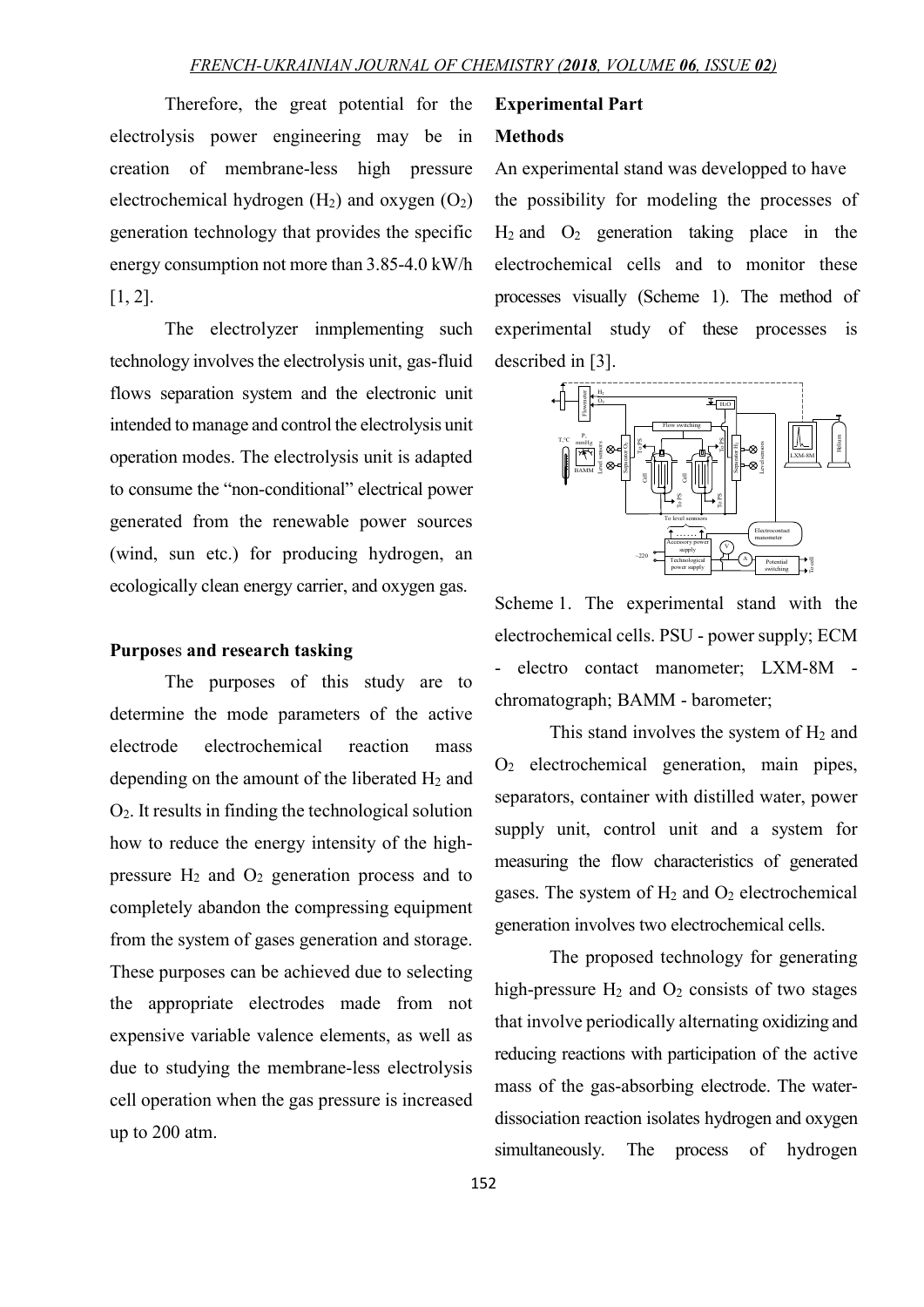$\blacksquare$ 

generation begins with feeding the negative potential to the passive electrode. The hydrogen gas is inputted to the high pressure pipe. The gasabsorbing active electrode operates as an anode at this stage. The hydrogen is isolated at the passive electrode in the gaseous state, and the oxygen is chemically combined at the active electrode (i.e., it is accumulated as the chemical compound). Then, this active electrode is reconditioned into initial operational state during the following stage of electrolyzer operation. This allows automatic switching of electrodes to act as anode/cathode electrodes.

The separation devices were developed with the use of the method of the gas dynamic processes modeling [4].

### Results and discussion

The main data were obtained experimentally under study of the electrochemical activity of the 08X18H10T-Fe electrode pair. The voltage change during the whole cycle of  $H_2$  and  $O_2$  generation under electrolysis process is shown on Figure 1.



Figure 1. Variation of the voltage during the whole cycle of  $H_2$  and  $O_2$  generation under electrolysis process when the 08Х18Н10Т-Fe electrode assembly is used. Current Density: 1-J  $= 0.015$  A/cm<sup>2</sup>; 2-J  $= 0.03$  A/cm<sup>2</sup>.

Analysis of the experimental results has provided the possibility for determining the rate of involving of the active iron electrode mass into the electrochemical reaction as a function of the specific density of the current fed to the electrolysis cell (Table 1).

| Table 1. Results of electrochemical activity |
|----------------------------------------------|
| of the 08X18H10T-Fe electrode assembly.      |

| material<br>Electrode | $\bullet$<br>density<br>$\operatorname{cm}^2$<br><b>Jurrent</b><br>₹ | min<br>time;<br>Hemicycle | isolated<br>$\text{mm}^3$<br>of the<br>oxygen;<br>Amount | mount of the isolated<br>mm <sup>3</sup><br>hydrogen; | ctive electrode<br>g<br>mass,<br>◀ | electrode<br>$\%$<br>processing,<br>of the<br>egree<br>mass |  |  |  |  |  |  |  |
|-----------------------|----------------------------------------------------------------------|---------------------------|----------------------------------------------------------|-------------------------------------------------------|------------------------------------|-------------------------------------------------------------|--|--|--|--|--|--|--|
| 08X18H10T             |                                                                      | 6                         | $\frac{1}{10^3}$                                         | $22.10^3$                                             |                                    | 30                                                          |  |  |  |  |  |  |  |
| Fe                    | ,03<br>U.                                                            |                           | $\sqrt{4.10^3}$                                          | $28 \cdot 10^3$                                       | 13,6                               | 26                                                          |  |  |  |  |  |  |  |

The increase of voltage is accompanied by polarization taking place under electrode active mass oxidation caused by the slowing down the OH ions diffusion. For this, the diffusion rate decreases as the thickness of the reacted iron layer increases according to the following reactions:

> $Fe + 2OH \leq~=~Fe(OH)<sub>2</sub> + 2e$ ,  $(1)$

And under big depth of the active electrode reacting mass:

$$
Fe(OH)_2 + OH^- \iff Fe(OH)_3 + e^-. (2)
$$

The gently sloping section of the first region on Figure 1 represents the voltage range of  $0.28 - 0.54$  V (reaction 1); the second flat region represents the voltage range from 0.54 V to 0.7 V (reaction 2). When oxidation and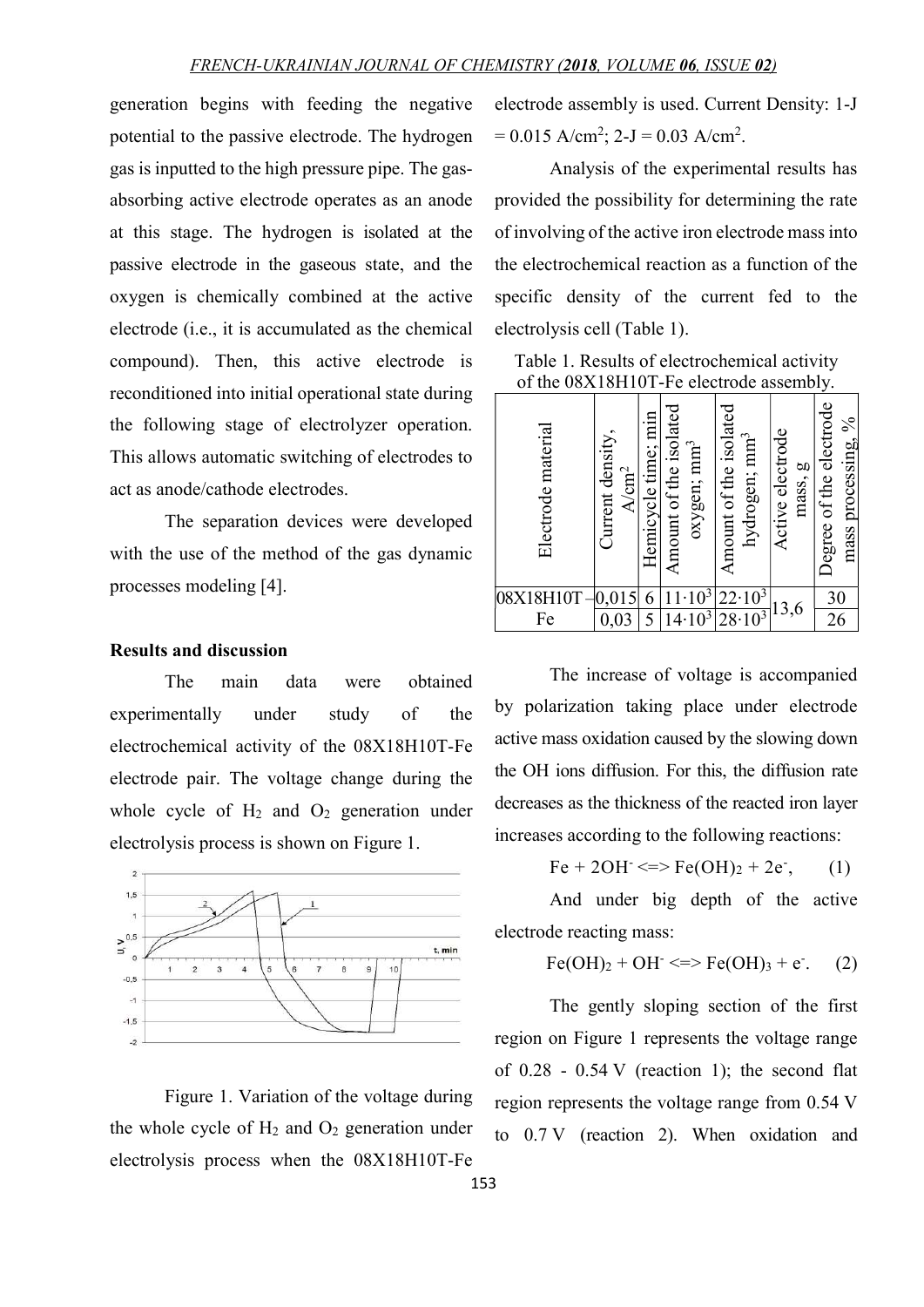reduction cycles are carried out, the amount of iron that is used under the getter reaction is determined by the depth of its reduction in the surface layers of the active electrode. The difference between the amounts of reacted substance of the Table 2. The main parameters of compression of

 $H_2$  and  $O_2$  in the high-pressure electrolyzer.



porous iron electrode, when the current density is increased from 0.015 to 0.03  $A/cm^2$ , is about 4%. This indicates the growth of the reacting layer of the active electrode,  $(Fe(OH)_2, Fe(OH)_3)$  depending on the increase of time of the oxidation and reduction hemicycles.

The developed electrolysis technology requires  $\approx 3715 \text{W} \cdot \text{h/m}^3$  of energy to generate  $1 \text{ m}^3$  of H<sub>2</sub> and  $0.5 \text{ m}^3$  of O<sub>2</sub> without taking into account compression of these gases, and the compression of gases under the electrochemical process consumes 285 W.h due to increase of the

generated gases pressure in the membrane-less electrolyzer: Table 2, Scheme 2.



Scheme 2. The technological scheme of  $H_2$  and О2 production without compressors by the technology developed at the Institute of Mechanical Engineering Problems of NASU, Ukraine.

In this case, the pressure of the generated Н2 and О2 influences heterogeneous reactions. The changes of the Gibbs free energy are determined taking into account the effect of the isolated gases pressure [5]:

$$
\Delta G = \Delta G_0 + RTln(P_2/P_1),
$$

where  $\Delta G_0$  is the Gibbs energy in the standard state, kJ/kg; R- is the gas constant,  $J/(kg K)$ ; T- is the temperature, K;  $P_2$ ,  $P_1$ - the final and initial pressure in the electrolyzer, atm.

The difference between the values of the standard Gibbs energy  $( \Delta G )$  and Gibbs energy taking into account the pressure change  $(\Delta G_p)$  is  $\approx$  3%, which proves that the pressure increase in the indicated range influences on the electrolysis process insignificantly.

The energy consumption by a membrane compressor (efficiency  $60\%$ ) to compress 1 m<sup>3</sup> of  $H_2$  and 0,5 m<sup>3</sup> of O<sub>2</sub> is 475W h. In this case, the total energy consumption for generation and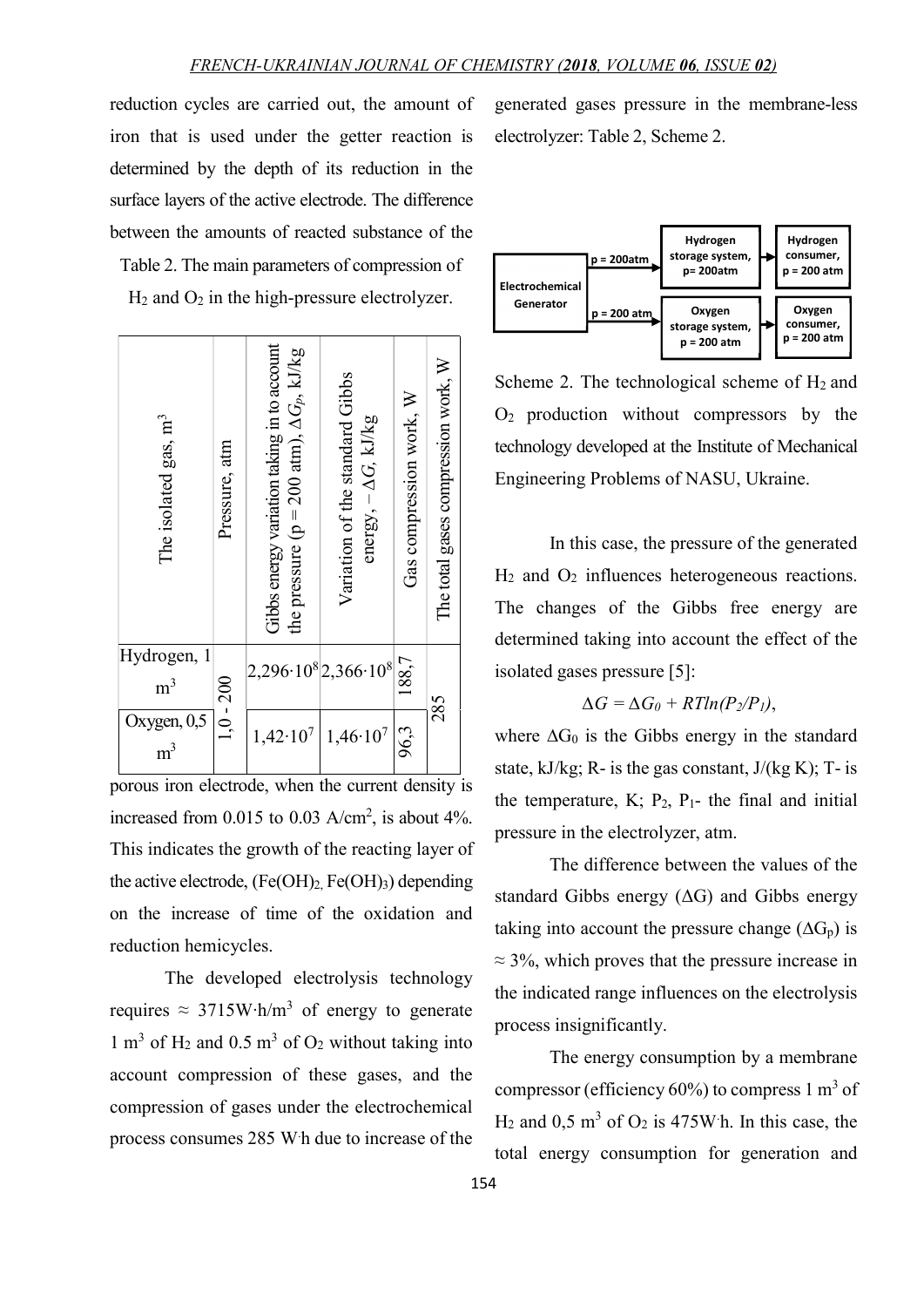compression of these gases amounts, taking into account the compressor equipment consumption, is  $\approx$  4.2 kW h/m<sup>3</sup> (Scheme 3).



Scheme 3. The technological scheme of  $H_2$  and  $O_2$  production with additional compressors.

The pressure change in the electrolyzer of 20 L/h capacity, when current density is  $0.015$  A/cm<sup>2</sup>, is presented on Figure 2.



Figure 2. The diagram of pressure increase under  $H_2$  and  $O_2$  generation by the electrolyzer of 20 liters/hour capacity when current density is  $0,015 \text{ A/cm}^2$ .

As to the level of technical decisions, simplicity of mounting and servicing, reliability and safety, the electrolyzer implementing the described technology surpasses all of the known analogues (Table 3).

Table 3. The comparative characteristics of the proposed electrolyzer and the industrial analogues.

| storage                                                                                                                      |                                                                       |                                                                 |                                                    |                                           |                          |            |                                            |                    |
|------------------------------------------------------------------------------------------------------------------------------|-----------------------------------------------------------------------|-----------------------------------------------------------------|----------------------------------------------------|-------------------------------------------|--------------------------|------------|--------------------------------------------|--------------------|
| consumer,<br>system<br>$p = 200$ atm<br>$p = 200$ atm<br>Oxygen<br>Oxygen<br>storage<br>consumer,<br>system<br>$p = 200$ atm | Electrolyzer<br>title,<br>manufacturer,<br>country                    | Productivity<br>$\mathbf{m}^3\!/\!\mathbf{h}$<br>of $\rm H_2$ : | Productivity of O <sub>2</sub> , m <sup>3</sup> /h | Power consumption,<br>kW·h/m <sup>3</sup> | pressure, atm<br>Working | Weight, kg | Consumed energy<br>resources               | Hydrogen purity, % |
| $p = 200$ atm                                                                                                                | EHP-1.0-150,<br>IMEP, Ukraine                                         | 1                                                               | 0,5                                                | $3,9-4,1$   1-200   1200                  |                          |            | Electrical<br>power,<br><b>KOH</b>         | 99,998             |
| nological scheme of<br>with<br>additional                                                                                    | $EU-2/3.2,$<br>"Electrolysis<br>Technologies"<br>Ltd., Russia         | $\overline{2}$                                                  | 1                                                  | 4.7                                       | 32                       | 1300       | Electrical<br>power,<br><b>KOH</b>         | 99,8               |
|                                                                                                                              | <b>BLUE LINE,</b><br>«McPhy Energy»,<br>France                        | 1                                                               | 0,5                                                | 6,2                                       | $4 - 8$                  |            | Electrical<br>power,<br>water.<br>nitrogen | 99,998             |
| in the electrolyzer of                                                                                                       | HOGEN S40,<br>Proton Onsite,<br><b>USA</b>                            |                                                                 | $1,05$ 0.525                                       | 8,3                                       | 13,8                     | 215        | Electrical<br>power,<br>KOH                | 99,995             |
| density<br>current<br>$\overline{1}S$<br>n Figure 2.                                                                         | HySTAT™-A-<br>$1000Q-40-25$ ,<br>Hydrogenics<br>Europe NV,<br>Belgium | 10                                                              | 5                                                  | 4,9                                       | 25                       | 2550       | Electrical<br>power,<br><b>KOH</b>         | 99,9               |

### Conclusions:

1. Separating in time and space the electrolytic processes of water decomposition for gas liberation ( $H_2$  and  $O_2$ ) provides high pressure (up to 200 atm and more) and excludes the use of separating membranes in the electrolyzer construction, what results in increase of its reliability and operation safety.

2. Due to increase of voltage in the electrolysis cell, the OH ions diffusion velocity is decreased as the thickness of the  $(Fe(OH))_{2}$ .  $Fe(OH)<sub>3</sub>$  reacted active electrode layer is increased. The difference between the amounts of reacted substance of the porous iron electrode, when the current density is increased from 0.015 to 0.03 A/cm<sup>2</sup>, is about 4 %. This indicates the